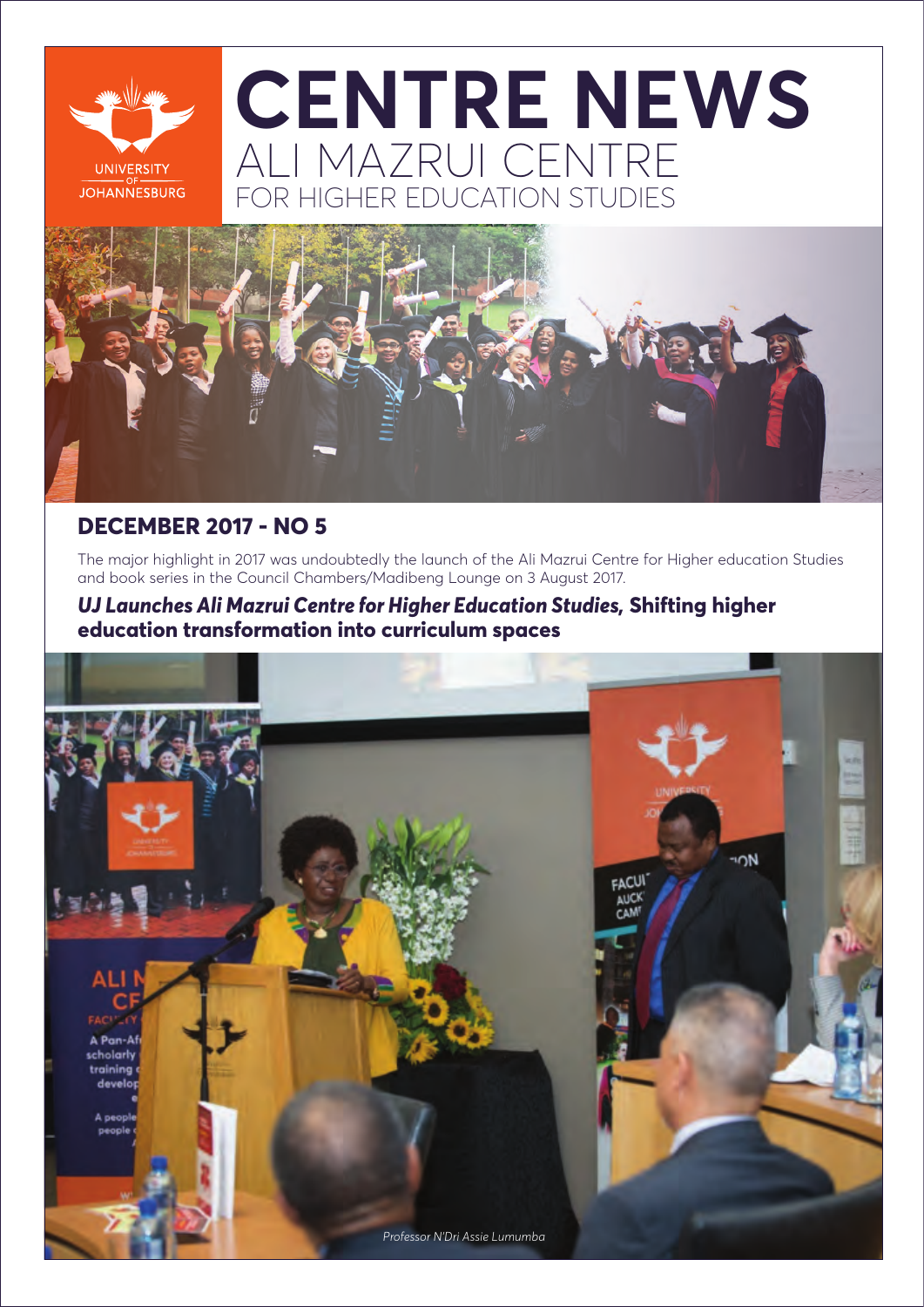#### The **Ali Mazrui Centre for Higher Education Studies**

was launched at the University of Johannesburg on the 3rd of August 2017 in the Council Chambers. It's mission is to contribute to enhancing the role of higher education towards social and economic development in Africa within the context of democratisation and social justice, and to be a Pan-African centre for scholarly research inquiry, training and professional development in higher education. This is being pursued through a range of activities that include: higher education research; research training at PhD and Masters Levels; professional development, particularly in the domain of executive leadership; and promotion of policy dialogue in higher education.

"In line with UJ's pan-African vision, the Centre is envisaged to be a hub for critical intellectual engagement for African scholars who have a strong interest in the progress, challenges and opportunities facing higher education in South Africa and across the continent," explained Professor Cross. "While we are dedicated to finding suitable solutions to the challenges faced in our institutions

and higher education system, we also envisage the day when, through postgraduate scholarships, sabbatical grants and research fellowships, we will promote mobility and critical engagement amongst African scholars," he added.

The inauguration of the Centre was followed by the launch of the Centre's Book Series with Sense Publishers. The first three published volumes include: M Cross & A Ndofirepi (eds.) *Knowledge and change in African universities. Volume 1: Current Debates*, 219 pages (Sense Publishers: 2017); M. Cross & A Ndofirepi (Eds.). *Knowledge and Change in African Universities. Volume: Re-imagining the Terrain*, 198 pages (Sense Publishers: 2017); and Jane Knight and Emnet Woldegiorgis (Eds). Regionalization of African Higher Education: Progress and Prospects, 249 pages. (Sense Publishers: 2017)." The series project is intended to attract both authors and readers, internal and external to Africa, all of whom are focused on higher education, including those doing comparative work on Africa with other regions of the world and the global South in particular.



Professor M Cross, Director of the Centre **Professor S Gravett** Professor S Gravett

Professor Sarah Gravett welcomed all guests whilst Professor N'Dri Assie-Lumumba paid tribute to Professor Ali Mazrui.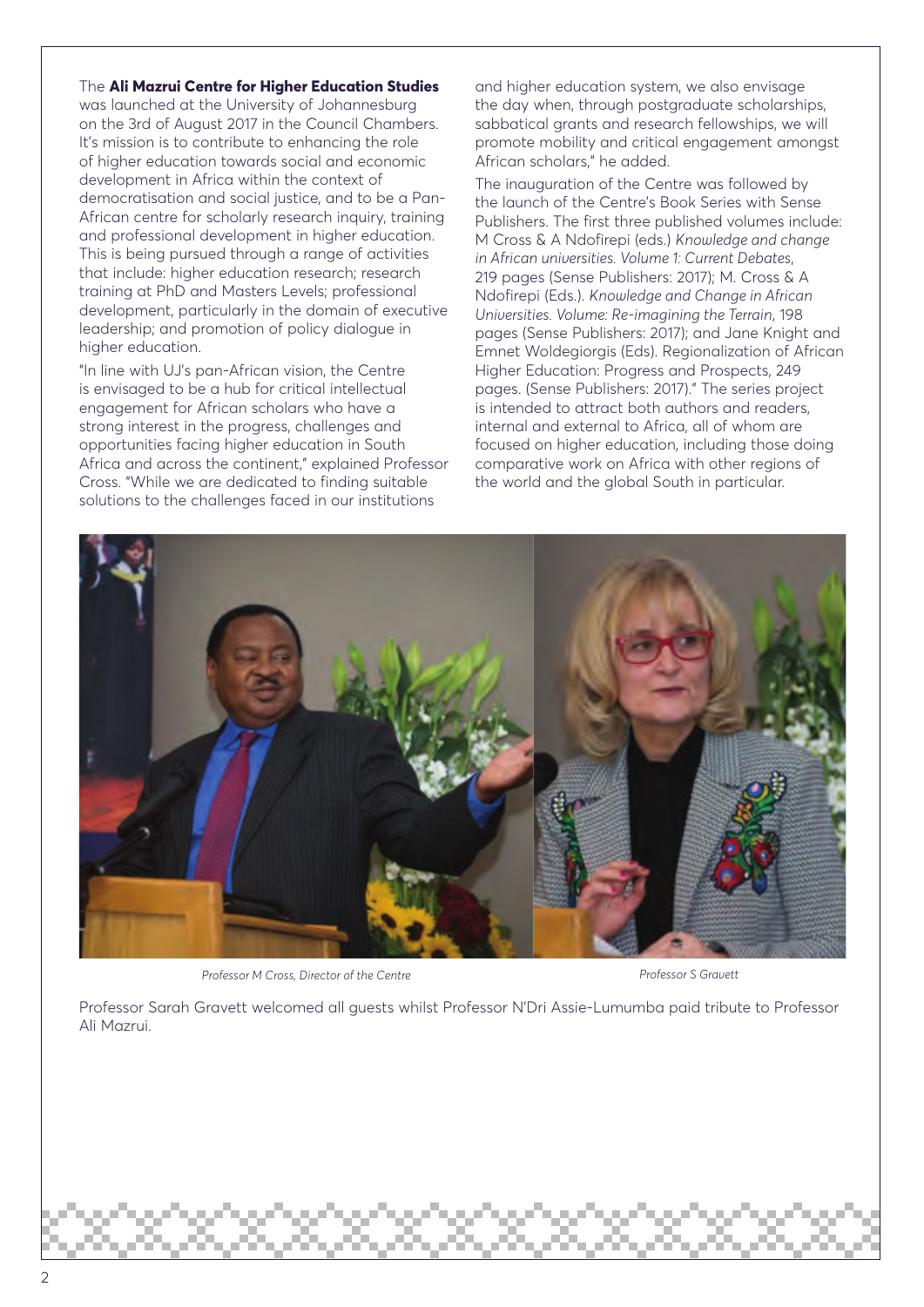

*Professor N Ndebele Professor I Rensburg Professor T Marwala* 

Professor Ihron Rensburg gave the background of the Centre and Professor Njabulo Ndebele, Chancellor of UJ, launched the Centre. The Vice Chancellor designate, Professor Tshilidzi Marwala, talked about the significance of scholarship at UJ and introduced the book launch. The speakers for the book launch included Professor Thaddeus Metz (Volume 1), Dr Amasa Ndofirepi (Volume 2) and Professor Bheki Mngomezulu (Volume 3).



*Professor Jane Knight*

## **A NEW DISTINGUISHED VISITING PROFESSOR JOINS AMC**

**Professor Jane Knight, a Distinguished Visiting Professor in the Ali Mazrui Centre joined the Centre in October 2017.** 

Professor Jane Knight of the Ontario Institute for Studies in Education, University of Toronto, focuses her research on the international dimension of higher education at the institutional, national, regional and international levels. Her work in over 70 countries with universities, governments, and UN Agencies helps to bring a comparative, developmental and international perspective to her research, teaching and policy work. She has been a visiting scholar at numerous universities in different countries that include India, Japan, Malaysia, United Arab Emirates, United States of America, Germany and South Africa. She is the author of numerous publications on internationalisation concepts and strategies, quality assurance, institutional management, trade, education hubs, and cross-border education. She is the co-founder of the African Network for the Internationalization of Higher Education and sits on the advisory boards of several international organizations, universities, and journals. She is the recipient of several awards and honorary doctorates from the University of Exeter in the UK and Symbiosis International University in India, and recently received the Outstanding Researcher Award from the European Association for Institutional Research and the Gilbert Medal from Universitas 21 for her contribution to higher education internationalization.

During her visit, Professor Knight worked on a collaborative research project and the book series, and, advised postgraduate students on their research projects.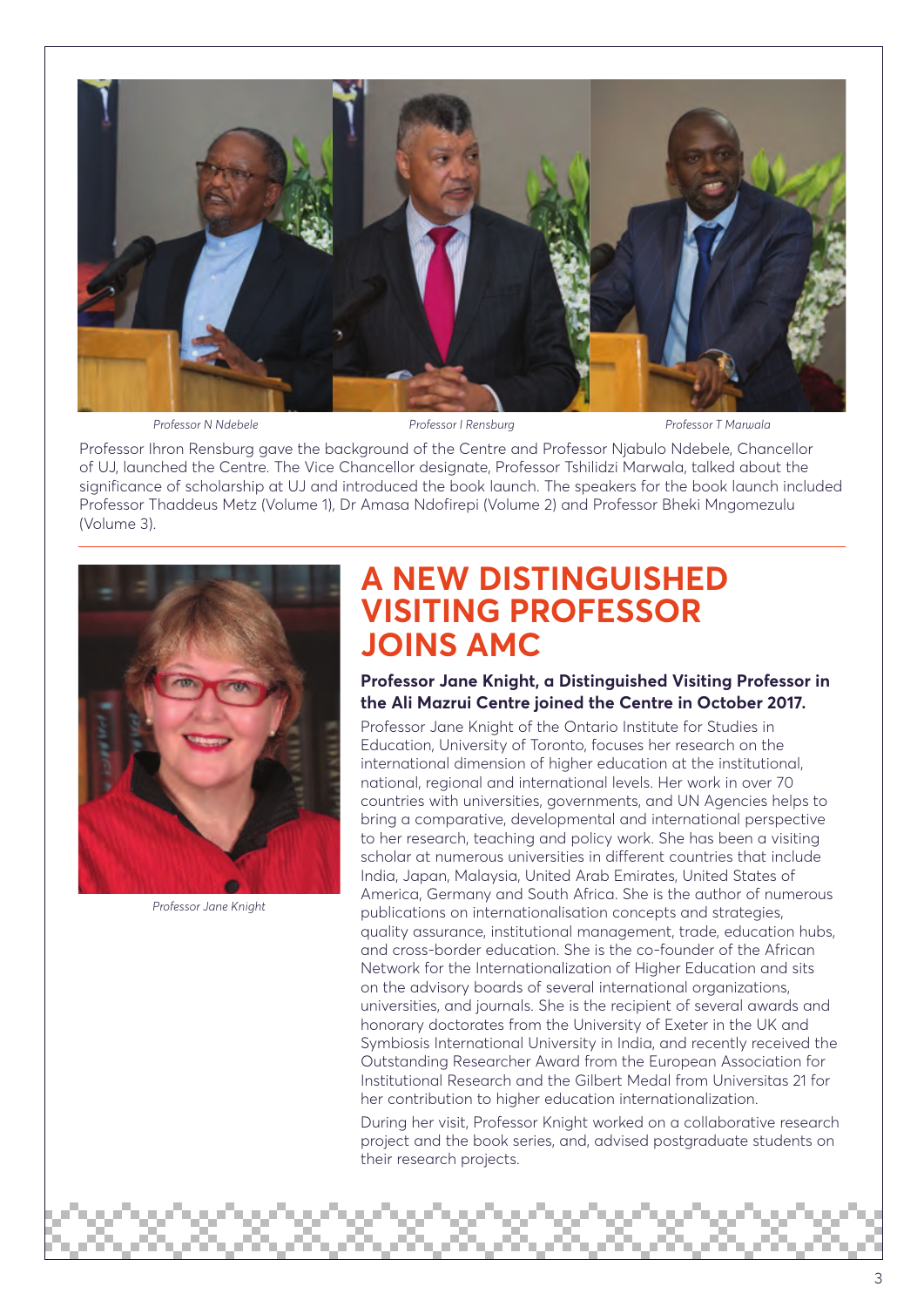## **INTERNATIONAL CONFERENCES**



Prof M Cross participated in a panel discussion at the launch of the Africa Special Interest Group (ASIG) - Africa SIG Bantaba during the 2017 CIES Conference in Atlanta. The word Bantaba originates from Gambia in West Africa, and is a derivative of two words in the Mandinka language: 'Bant' (tree) and 'Aba' meeting place. Bantaba thus signifies a gathering of community members to discuss salient issues that affect the collective. Invited speakers included: Hamidou Boukary, Consultant, Human Development Bond Consulting and formerly with the Association for the Development of Education in Africa (ADEA); H.E. Oliver Wonekha, Ambassador of Uganda to the United States of America; John Mugo, Uwezo; N'Dri Assié-Lumumba, Cornell University; Ali Abdi, University of British Columbia; Nii Addy, McGill University; and Michael Cross, University of Johannesburg.

#### **CICE-2017 Conference, Canada**

Professor Michael Cross and Mr David Matsepe (PhD student) presented a paper on Re-thinking academic staff transformation: power, identity and transformation in South African universities at the Canada International Conference on Education (CICE-2017).

Dr Loise Jeannin (PDRF) was invited to participate in a research conference at the Universite of Caen, Normandie, France in October 2017. The theme of the conference was "Challenges, debates, and perspectives: 50 years of educational sciences." Dr Jeannin presented a paper on: "Mobilité géographique, apprentissage, et positionnement pédagogique: La perception des enseignantschercheurs étrangers en Afrique du Sud".

Dr Loise Jeannin also participated in an international conference on 4-7 July 2017 in Paris, France with the Education and Training Network. She presented a paper on "The adaptation process of international lecturers in South African universities: A case study".

### **NATIONAL CONFERENCES EASA 2017 CONFERENCE**

Professor Michael Cross, Felix Omal (PDRF) and two postgraduate students (David Matsepe and Loria Mokoena) presented the following papers at the Education Association of South Africa (EASA) 2017 Conference, hosted by the Faculty of Education Sciences, North West University, Potchefstroom:

| <b>Presenter</b>                 | <b>Title of Presentation</b>                                                                                                     |
|----------------------------------|----------------------------------------------------------------------------------------------------------------------------------|
| Michael Cross &<br>Loria Mokoena | The denial of the self? Narratives of racial experience and identity construction in South<br>Africa                             |
| <b>Michael Cross</b>             | Decolonizing Universities in South Africa: Backtracking and revisiting the Debate                                                |
| <b>David Matsepe</b>             | Underrepresentation of Black Academics in a selected South African University: Power,<br>Identity and Transformation             |
| <b>Felix Omal</b>                | Effective governance in a comprehensive university: Institutional stakeholder perceptions on<br>gender in the university council |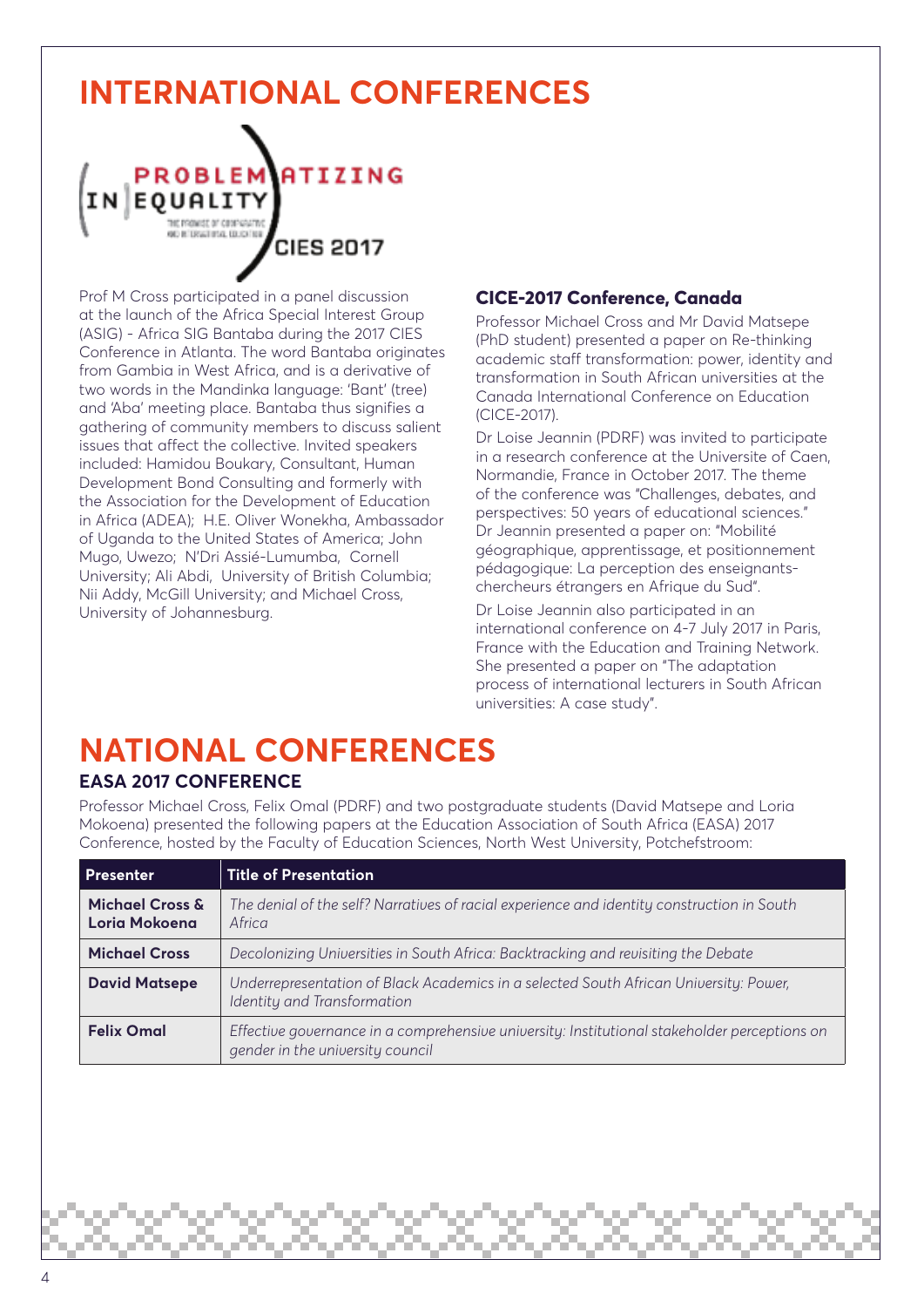## **SCHOLARSHIP OF TEACHING AND LEARNING (SOTL) IN THE SOUTH**

Professor N'Dri Assie-Lumumba, a Distinguished Visiting Professor at the Ali Mazrui Centre, was a guest speaker at the SoTL in the South conference held on 24-27 July at the University of Johannesburg. The conference focused on the scholarship of teaching and learning in the global South and showcased exciting and innovative research methods, new findings and featured provocative debates. She spoke about *Critical Thinking in Contexts: Western Higher Education Legacies and Dynamics of Teaching and Learning in the Global South.*



**N'Dri Thérèse Assié-Lumumba** is a Professor at Cornell University in the Africana Studies and Research Center, President of the World Council of Comparative Education Societies (WCCES), Vice-President of the Scientific Advisory Committee (SAC) of UNESCOS's Inter-governmental programme for the Management of Social Transformations (MOST), and Past President of Comparative and International Education Society (CIES). She is a Distinguished Visiting Professor at the University of Johannesburg.

## **HIGHER EDUCATION SECTOR STRATEGIC PLAN (HESSP) FOR RWANDA (2017/2022)**

After the 1994 genocide in which over million people were killed, Rwanda has implemented far reaching economic and social reforms within a framework of self-reliance. These reforms coupled with good policies and effective implementation have triggered a significant socioeconomic transformation in the country, and the benefits have become visible. Due to its remarkable performance on MDGs, in September 2014 Rwanda and Tunisia were the two African countries (out of 10 globally) chosen to pilot thematic areas in the post-MDGs. Its general vision is to become a middle-income country in the next two decades. Prof Cross was invited to participate in the process leading to the development of Rwanda's Higher Education Strategic Plan.

#### **Emerging Scholars Programme**

Following the programme on research methodology conducted by Dr Loise Jeannin and Dr Nevensha Sing in 2016, for 2017 the Emerging Researchers Programme was dedicated to 'a scholar development project' with focus on writing for publication. This project is a platform for postgraduate students to share writing for publication experiences under the guidance of a

seasoned researcher and author. The project is led by Dr Amasa Ndofirepi, a former post-doctoral fellow at the Ali Mazrui Centre and currently Senior Lecturer in the Faculty of Education.

#### **Writing Workshop for PDRFs**

Dr Loise Jeannin, Dr Nevensha Sing and Dr Felix Omal attended a workshop, facilitated by Professor Thad Metz. The workshop covered the following issues: having an audience in mind before writing; choosing a journal; ignoring house style with profit; ignoring word limits with even more profit; formatting a paper so that you don't look like a new fish; constructing the suitably brief abstract; focusing on the five necessary and sufficient conditions for an ideal introduction; phrasing that thesis statement so that it exhibits cognitive strength; indicating what's novel relative to the existing literature; making each section its own mini-essay; concluding in ways that forestall referee criticisms; protecting your identity from nosy editors and referees; dealing (emotionally and otherwise) with rejections; responding to referee criticisms; taking care of loose ends such as galley proofs when a submission is accepted.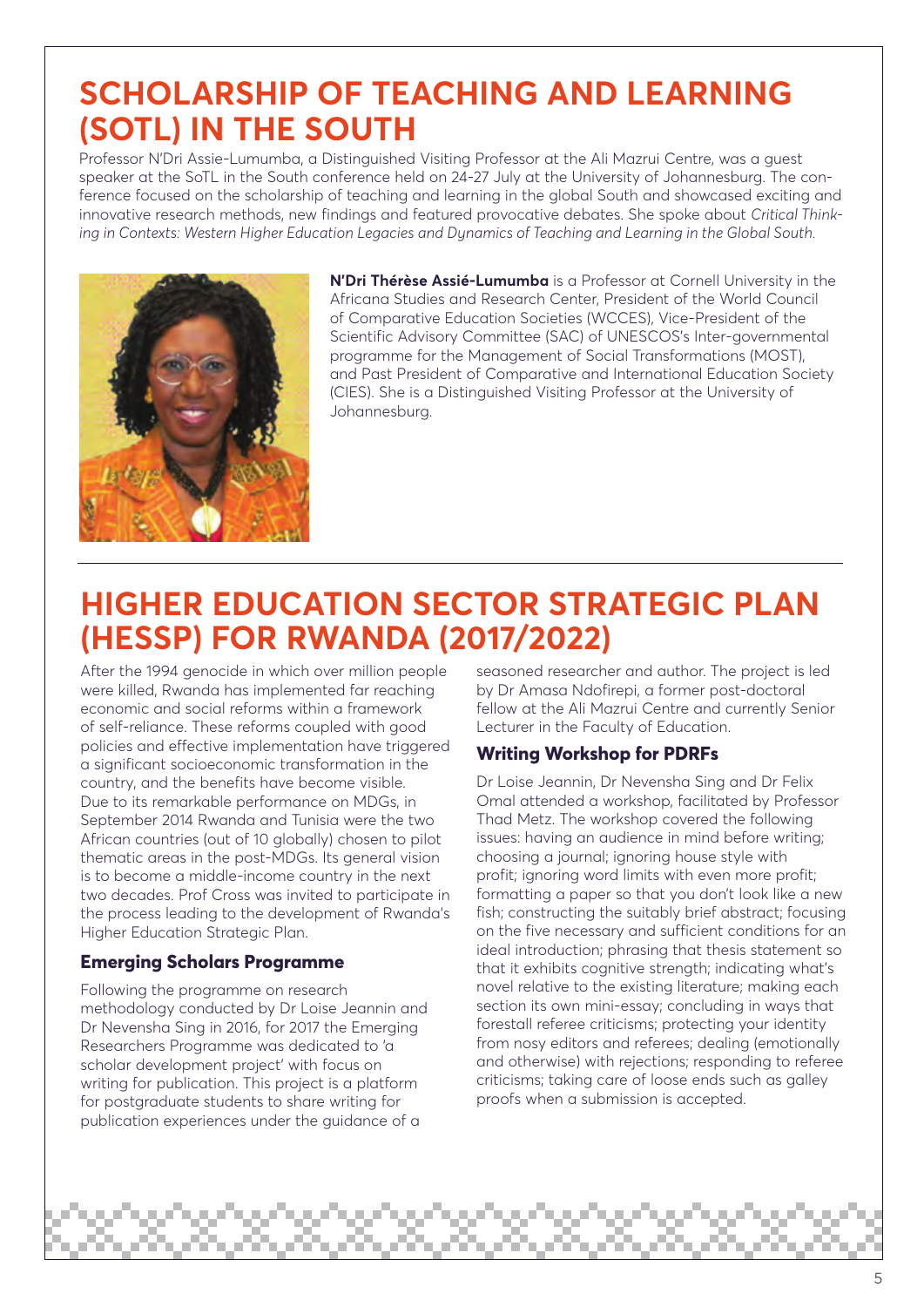#### **UJ's Scholarship of Teaching and Learning (SoTL).Blog**



Dr Loïse Jeannin wrote an interesting book review on teachers' reflective and inclusive practices. You can read it at http://sotlforsocialjustice.blogspot.co.za/

## **SEMINAR SERIES: LEADING UNDER CRISIS:**

The on-going crisis in higher education requires a comprehensive review and reflection. The crisis has placed at centre stage of academic debates the challenge of leadership. It is against this background that the Ali Mazrui Centre decided to dedicate the 2017 Seminar and Lecture Series to the theme "Leading under Crisis".



In March, Dr Glenda Kruss spoke on **Higher education and innovation in informal settings: Evidence from case studies in South Africa.**

The paper identified conditions that facilitate and constrain innovation linkages between universities and actors in informal settings. It does so by reflecting on four in-depth case studies of networks between universities and marginalised communities, focusing on innovation to support livelihoods, in the South African context. The paper highlights how



In April, Dr Saleem Badat gave an inspiring presentation entitled **Theorising and Researching University Student Politics in South Africa.**

Dr Badat spoke on theorising and researching university student politics in South Africa.



academics and universities, government agencies at various levels, community-based and co-operative actors interact with one another, to learn, innovate and develop new competences that promote the livelihoods of marginalised communities. Conditions in the national and local policy environment intersect with organisational conditions within universities and within groupings of actors in informal settings, to shape outcomes that impact on economic development at the local level.

**Dr Glenda Kruss** is the newly appointed head of the Centre for Research on Science, Technology and Innovation Indicators (CESTII), after fifteen years of research in the Education and Skills Development Research programme, at the Human Sciences Research Council. Over the past ten years, she has published 14 books and chapters, and 24 refereed articles on issues related to innovation, higher education and development, developing frameworks for engagement in informal settings. She has guest edited special issues of the journals Innovation and Development, Industry and Higher Education, and Development Southern Africa. Her work includes two research monographs mapping patterns of academic interaction in universities and science councils.

**Dr Saleem Badat** holds a PhD in Sociology from the University York (UK). He is Program Director of International Higher Education and Strategic Projects at the Andrew W Mellon Foundation, and Honorary Professor at Rhodes University. He has served as the Director of the Education Policy Unit at the University of Western Cape, as the first CEO of the Council on Higher Education, and as vice-chancellor of Rhodes University. Dr Badat is the author of *The Forgotten People: Political Banishment under Apartheid* (2013), *Black Man, You are on Your Own* (2010), and *Black Student Politics, Higher Education, and Apartheid: From SASO to SANSCO* (2002). He is co-author of *National Policy and a Regional Response in South African Higher Education* (2004), and co-editor of *Apartheid Education and Popular Struggles in South Africa* (1990).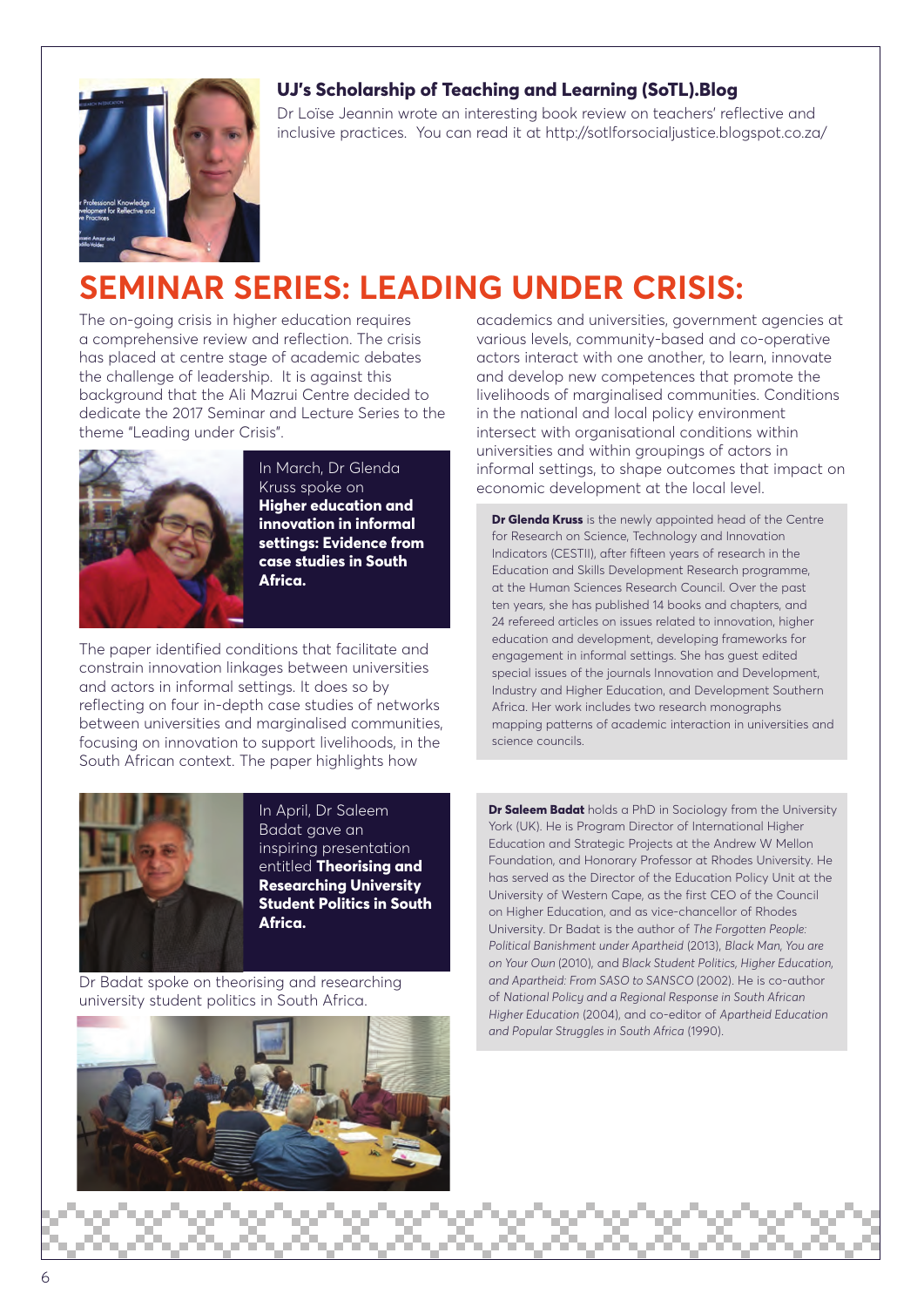

In May, Dr Oliver Seale, a Research Associate in the Centre, gave a talk entitled **Leading in Complexity: the case of deans.**

*"In these challenging times, what is needed is less anecdotal critique of managerialism and more research into how leaders can implement well-considered change.'' Geoff Sharrock,* 

#### *Higher Education Blog, 26 September 2012*

The emergence of 'executive deanship' in South African higher education about a decade and a half ago was in keeping with international trends and local demands for efficiency and performativity. In this seminar, it was contended that the blanket introduction of executive deanship at universities in Gauteng, appears not to have contributed to the envisaged operational efficiency and effectiveness,



In July, Professor Ihron Rensburg gave an interesting talk on **'Leadership Under Crisis: The Case of the University of Johannesburg'.**

Presentation is accessible at: https://www.uj.ac. za/faculties/facultyofeducation/ali-mazrui-centre/ Pages/default.aspxhttps://www.youtube.com/ watch?v=rDm6lDjcf68&feature=youtu.be



as claimed. In some universities that do not have an enabling and empowering environment, it has added another layer of complexity to deanship, with a potential crisis in the advancement of the academic project. The position of dean nowadays is more administrative, management oriented and allows little or no room for strategic, academic leadership

**Oliver Seale** is the Director of Executive Education and heads up the Centre for Business Leadership at the Graduate School of Business Leadership in Unisa. His former positions include consulting as a strategist and advisor to public and private higher education institutions, acting CEO at Universities South Africa, Director in the Vice-Chancellor's Office at the University of the Witwatersrand, where he provided strategic advice, project management and administrative support to the Vice-Chancellor and Executive Team. He was also Deputy Director General for Training Delivery at the Public Administration Leadership and Management Academy (Palama) and Director of the Higher Education Leadership and Management Programme (HELM) at HESA.

**Professor Rensburg** became Vice Chancellor of the University of Johannesburg in 2006. Prior to this appointment, he was CE Strategic Services at the South African Broadcasting Corporation, Deputy Director General of South Africa's Department of Education, and General Secretary of the National Education Crisis Committee - South African anti-apartheid movement,. In May 2015, he completed his term as Commissioner of South Africa's National Planning Commission, where he chaired the Working Group on Social Protection and Human Capabilities. The National Planning Commission chartered South Africa's first *National Development Plan 2030*. Together with South Africa's Deputy Minister of Education, Rensburg is Co-Chairperson of Education Dialogue SA. Recently Rensburg served as Chairperson of the South Africa as well as the Southern Africa Universities Vice Chancellors Associations, Chairperson of the Ministerial Committee on Student Accommodation in South African Universities, Member of the Ministerial Committee on the Funding of South African Universities, Councillor of the Association of Commonwealth Universities and Board Member of the Commonwealth of Learning.



 *Part of the audience at Professor Ihron Rensburg's talk*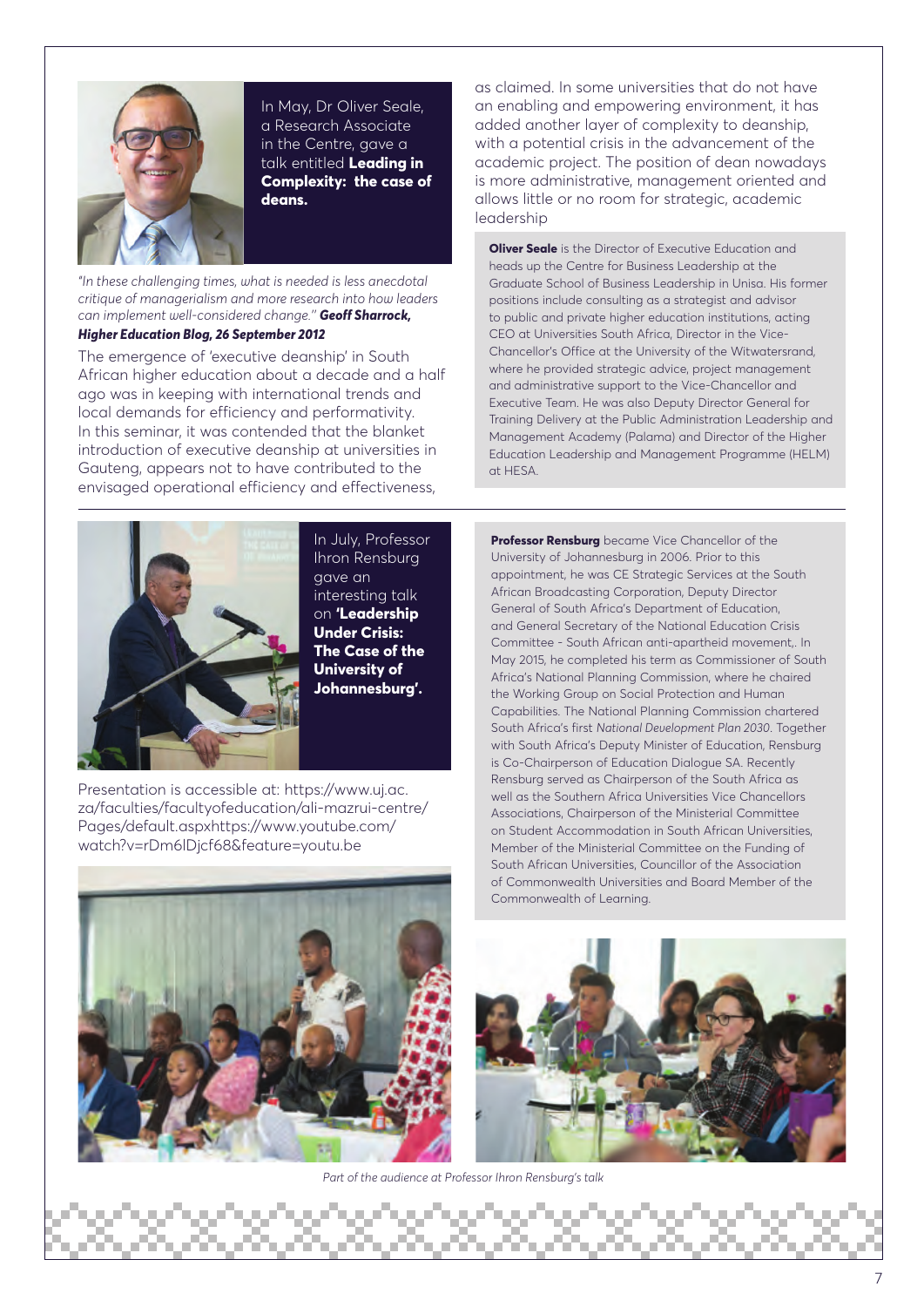

#### In August, Dr Jose Cossa, presented a paper entitled

**Addressing the Challenge of Coloniality in the Promises of Modernity and Cosmopolitanism to Higher Education: De-bordering, De-centering/Deperipherizing, and Decolonilizing.**

Dr Cossa argued that Western higher education was founded under classical modernist and classical cosmopolitan perceptions of how the world ought to be ordered (or Modernity) and how to nurture planetary conviviality (or Cosmopolitanism). This order and conviviality informs the way academic fields are shaped by its founding editors and scholars, who surround them, and continues to shape our engagement with one another as scholars who navigate the complexity of today's world. While we may fail to see the intricate influence of cosmopolitanism through the lenses of Francisco de Vitoria's Christianizing design, we may readily see Emmanuel Kant's secularizing design. Mignolo (2000) urges us to look at this

intertwining of the religious and the secular designs through the lenses of coloniality as a hidden face of modernity and its condition of possibility. He proposed a focus on both designs as inseparable in informing the assumed limits of our presentday conceptualizations of higher education and scholarship. Ultimately, it is noteworthy that changes occurring within the hidden coloniality of modernity do not carry the much needed transformative force, sustainability, and global reach. This presents a challenge to the promise of Modernity and Cosmopolitanism to higher education, especially in non-Western countries.

**José Cossa,** Ph.D., is a Mozambican scholar, author, researcher, poet, blogger, "twitterer", podcaster, entrepreneur, and a Senior Lecturer at Peabody College, Vanderbilt University. Prior to Vanderbilt, Cossa was a Visiting Associate Professor at the American University in Cairo. Cossa holds a Ph.D. in Cultural and Educational Policy Studies with a depth area in Comparative and International Education from Loyola University Chicago. He is the author of *Power, Politics, and Higher Education: International Regimes, Local Governments, and Educational Autonomy* and the recipient of the 2012 Joyce Cain Award for Distinguished Research on People of African Descent, awarded by the Comparative and International Education Society (CIES). Cossa's research focus is on power dynamics in negotiation over educational policy; higher education policy and administration; system transfer; international development; and, global and social justice.



In August, Mr Ahmed Essop, a research Associate in the centre. gave an interesting seminar presentation entitled **Rethinking Institutional Governance in Higher Education: The Role of Council.**

Mr Essop emphasised that governance, leadership and management challenges in public higher education institutions have been a perennial feature of the higher education system in the past decade or more and all the signs suggest that they will continue unless the underlying factors that give rise to these challenges are addressed. An analysis of the key challenges and problems relating to institutional governance, leadership

and management suggests that a key element of the crises is to be found in the structure and composition of the institutional governance structures introduced as part of the transformation of the higher education system post-1994.

**Ahmed Essop** is an independent consultant with over 20 years experience in higher education policy and planning. He has been involved in the key policy initiatives linked to the transformation of the higher education system in South Africa, having served as the Chief Executive Officer of the Council on Higher Education (CHE) between 2010 and 2015 and as Chief Director for Higher Education Planning in the former Department of Education between 1997 and 2005. Prior to that he was the Director of the Centre for Education Policy Development (CEPD), which co-ordinated the development of the education and training policy of the African National Congress in the early 1990s. Mr Essop holds an honours degree in Sociology from the University of Essex and a Masters in International Development Education from Stanford University.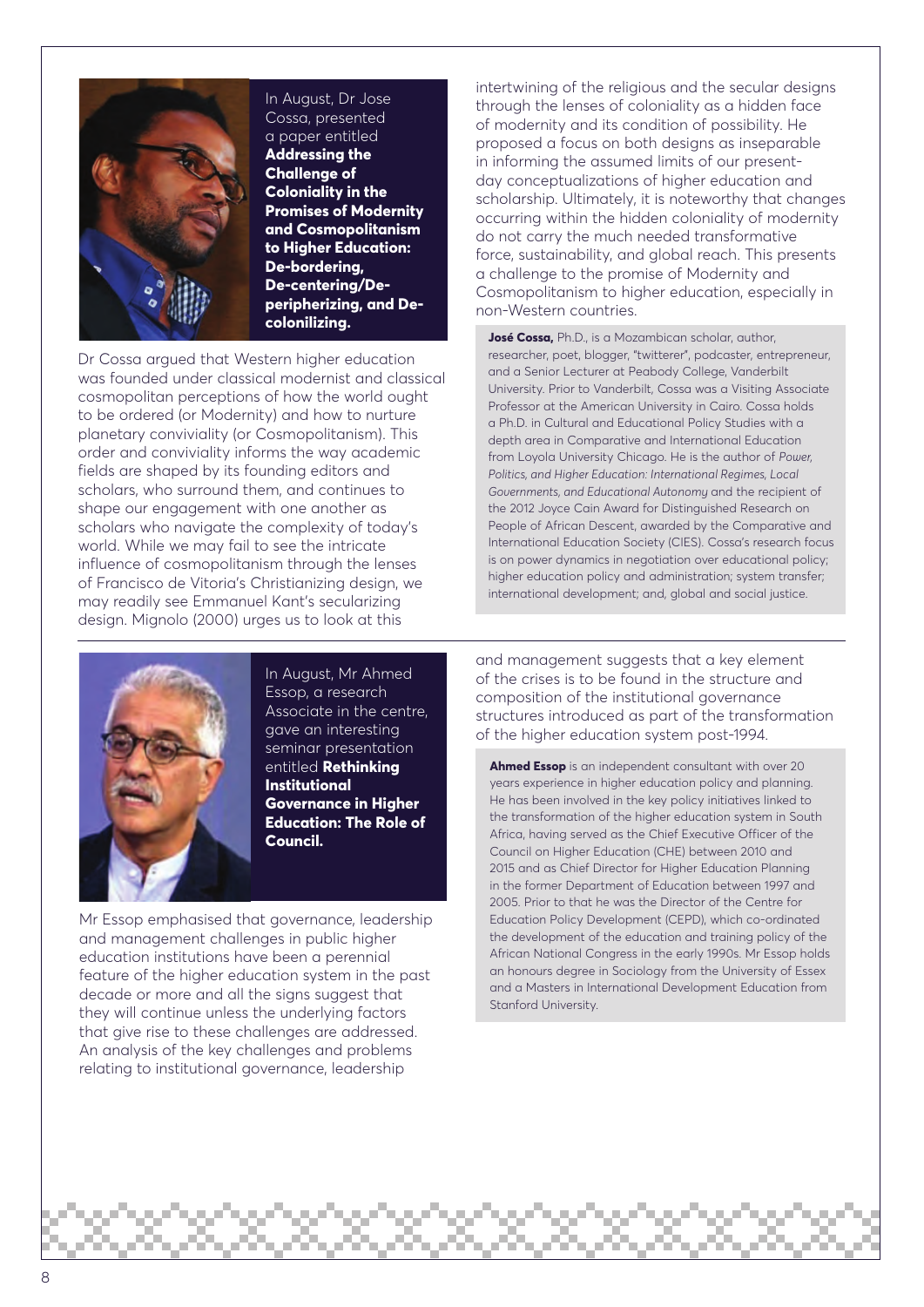

In November, Professor Jane Knight, a Distinguished Visiting Professor in the Centre, gave an inspiring seminar presentation entitled **"The Changing Landscape of Internationalization: New Developments and Unintended Consequences".**

As we progress into the 21st century, the international dimension of higher education is becoming increasingly important, and at the same time more complex. This presentation examines new developments and unintended consequences around the world that require new research, policy development and careful monitoring so that the benefits of internationalization to individuals, institutions, nations and society outweigh the risks, both now and in the future.

## **ACADEMIC ACKNOWLEDGEMENTS AND ACHIEVEMENTS**





- Professor Assie Lumumba elected President of the **World Council of Comparative Education Societies** (WCCES)
- Professor Michael Cross was appointed a Member of the Research Standing Committee of the World Council of Comparative Education Societies (WCCES). (2017-2019)

### **Upcoming Colloquium in February 2018 "University teaching and learning in context"**

The Ali Mazrui Centre will be hosting a colloquium on "University teaching and learning in context" in February, 2018. The colloqium is being organised by Dr Loïse Jeannin (PDRF at AMC), Professor Michael Cross and Professor Anne Jorro (Conservatoire National des Arts et Métiers – CNAM, Paris). See call for papers below. The seminar will enable researchers from different parts of the world to present their

papers and receive constructive feedback before publication. Papers will be circulated prior to the seminar and two critical reviewers will be assigned for each paper.

**Date:** February 26-27, 2018

#### **Participants:** 12-14 researchers

### **Important dates:**

**October 31, 2017** Deadline for abstract submission to loisej@uj.ac.za

**November 15, 2017** Notification of abstract acceptance

**February 1, 2018** Submission of full papers

**January 31, February 9, 2018**  Each participant will receive two papers for the peer review process

**February 26-27, 2018**  Research Seminar (UJ-CNAM)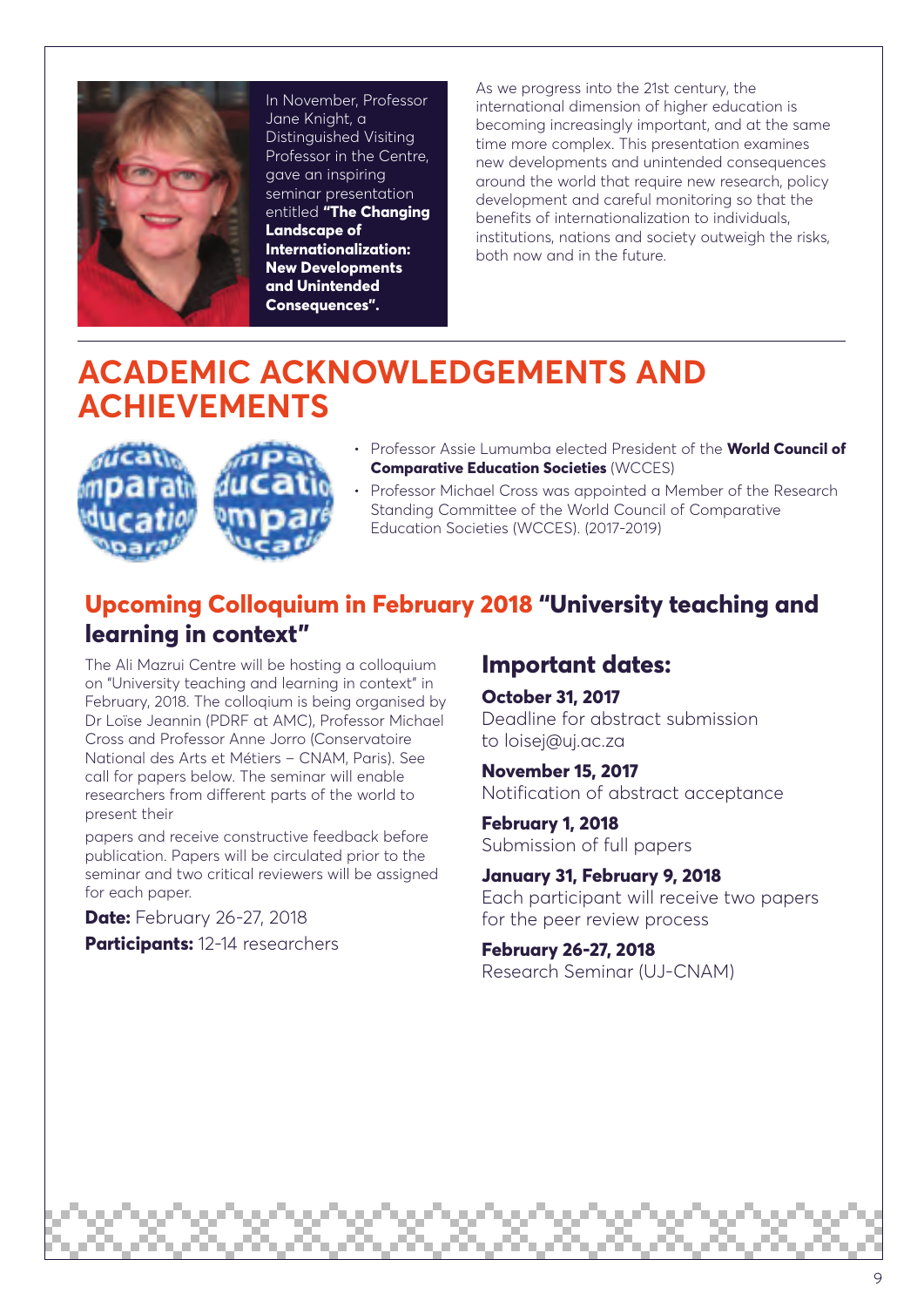## **CALL FOR ABSTRACTS**

#### **University Teaching and Learning in Context**

#### **Joint Research Seminar: February 26-27, 2018**

Higher education institutions in South Africa and abroad are facing new demands and expectations. Students expect to learn specific knowledge and develop skills that will prove useful in their professional and daily lives, learning through materials and pedagogies that are relevant to the environments in which they live (Gay, 2010; Ladson-Billings, 1995). This request for **authentic learning opportunities** is strongly expressed in the decolonisation movement in South African universities (Le Grange, 2016) encouraging lecturers to implement teaching strategies that promote social justice. Lecturers and researchers expect (and are expected) to generate knowledge that will prove relevant for the socioeconomic and cultural development of societies and for the reduction of historically grounded inequalities.

In addition, the development of **online programmes** and the **internationalisation** of higher education institutions brings about new learning opportunities for university students (De Wit, 2011). The increasing diversity of university students (because of the massification of access to higher education and/or the increasing student mobility worldwide) require lecturers to develop inclusive and **culturally responsive teaching** practices to meet the learning needs of their local and international students (Banks, 2016; Gay, 2010). To accommodate these diverse learning expectations and facilitate the development of new pedagogies, **professional development programmes** for lecturers are developed (Amzat & Padilla-Valdez, 2017) and the conditions of their effectiveness are still debated.

Hence, this research seminar aims to contribute to the **regeneration of curriculums** and **pedagogies** in South Africa and abroad. We therefore invite researchers to reconsider the **knowledge and pedagogies** implemented at

universities, scrutinising their relevancy for local and regional contexts. International trends and country-specific issues will be discussed. Researchers from different parts of the world are invited to share their different conceptual frameworks, research paradigms and policy recommendations.

#### **Themes and subthemes**

We invite submissions under the following subthemes:

- In-context pedagogy for university students
- Decolonisation of the curriculum
- Culturally responsive teaching and learning
- Emerging professionals, emerging scholars
- Learning opportunities and affordances
- Online and hybrid programs for diverse students: historically disadvantaged students, culturally diverse students, professionals/adult learners, etc.)
- Work Integrated Learning (WIL) and training
- Professional development for university lecturers
- Cross-border education and internationalisation

#### **Abstract Submission**

Abstracts (in English) should:

- Include a clear statement of the topic, issue or problem addressed
- Highlight the main argument and key results of the paper
- Be limited to 200-250 words

**Abstract** and a **reference list** must be sent to Dr Loïse Jeannin: loisej@uj.ac.za

Please, indicate in which subtheme your paper belongs.

#### **Organisers**

Dr Loise Jeannin University of Johannesburg **loisej@uj.ac.za**

Professor Michael Cross Ali Mazrui Centre for Higher Education Studies **mcross@uj.ac.za**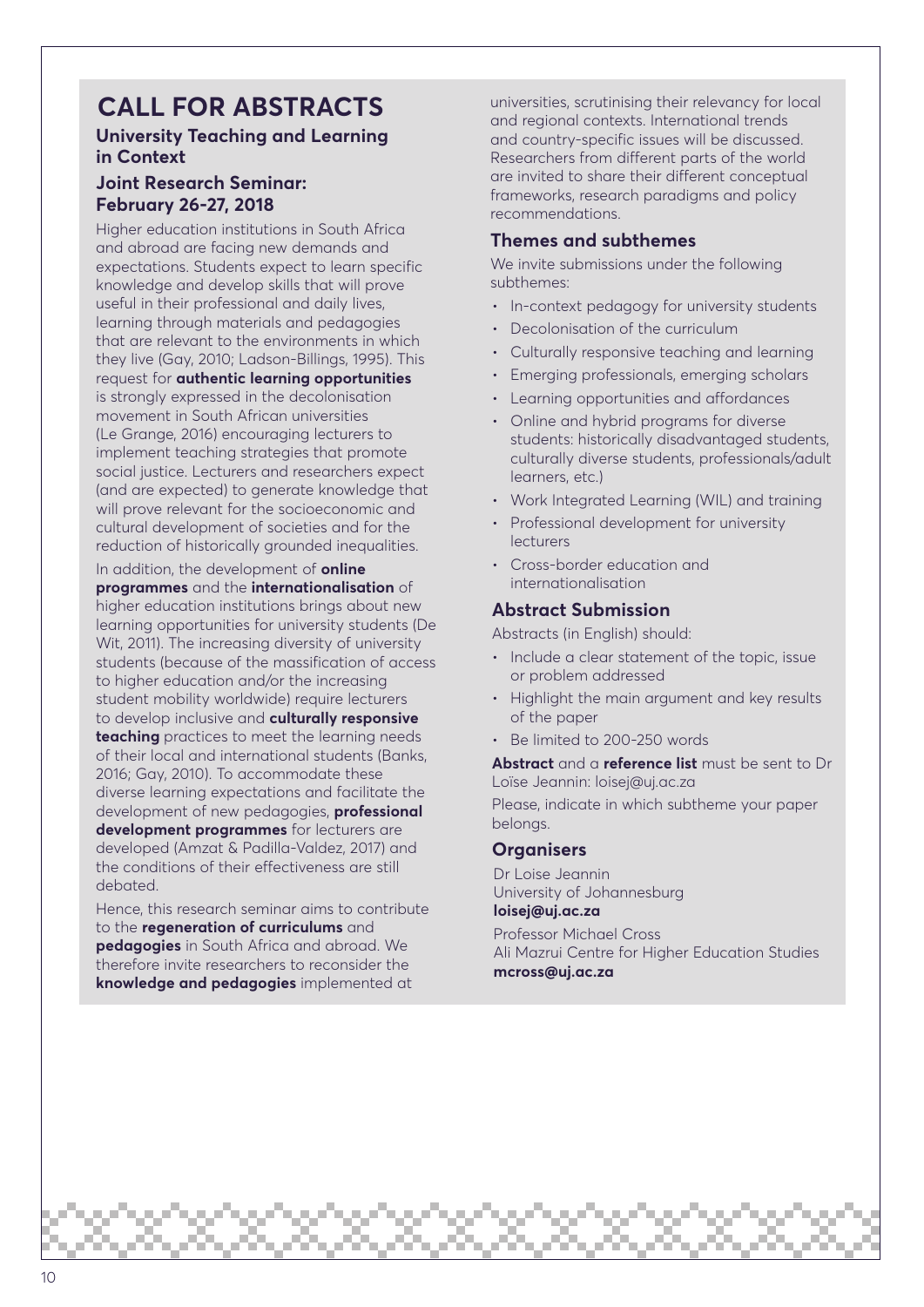#### **RESEARCH OUTPUT**  *2017: Knowledge & Change in African Universities Volume 1 – Current Debates*



Besides the ongoing concern with the epistemological and theoretical hegemony of the West in African academic practice, the book aims at understanding how knowledge is produced and controlled through the interplay of the politics of knowledge and current intellectual discourses in universities in Africa. In this regard, the book calls for

African universities to relocate from the position of object to subject in order to gain a form of liberated epistemological voice more responsive to the social and economic complexities of the continent.

#### *2017: "Knowledge and Change in African Universities" Volume 2 – Re-Imagining the Terrain*



Neo-liberalism, with its emphasis on the economic and market function of the university, rather than the social function, is increasingly destabilizing higher education particularly in the domain of knowledge, making it increasingly unresponsive to local social and cultural needs. Corporate organizational practices, commodification and

commercialization of knowledge, dictated by market ethics, dominate university practices in Africa with negative impact on professional values, norms and beliefs. The book goes a long way in unraveling how African universities can respond to these challenges at the levels of institutional management, academic scholarship, the structure of knowledge production and distribution, institutional culture, policy and curriculum.

#### *2017: Regionalization of African Higher Education. Progress and Prospects*



This is the first book which brings together diverse scholars and policy experts to examine key aspects and challenges of African higher education regionalization. Fundamentally, the book asks the question whether higher education regionalization in Africa is more rhetoric than reality. It discusses the progress to date on specific

themes; identifies historical, political, sustainability and funding challenges; and concludes that while the impacts of regionalization efforts have not been fully realized there is cautious optimism for the future.



Freedom to Learn offers a radically new perspective on academic freedom from a student rights standpoint. It analyzes the effects of performative expectations on students drawing on the distinction between negative and positive rights to re-frame student academic freedom. It argues that students need to be thought of as scholars with

rights and that the phrase 'student-centred' learning needs to be reclaimed to reflect its original intention to allow students to develop as persons. Student rights – to non-indoctrination, reticence, in choosing how to learn, and in being treated like an adult – ought to be central to this process in fostering a democratic rather authoritarian culture of learning and teaching at university. Written for an international readership, this book will be of great interest to anyone involved in higher education, policy and practice drawing on a wide range of historical and contemporary literature related to sociology, philosophy and higher education studies.

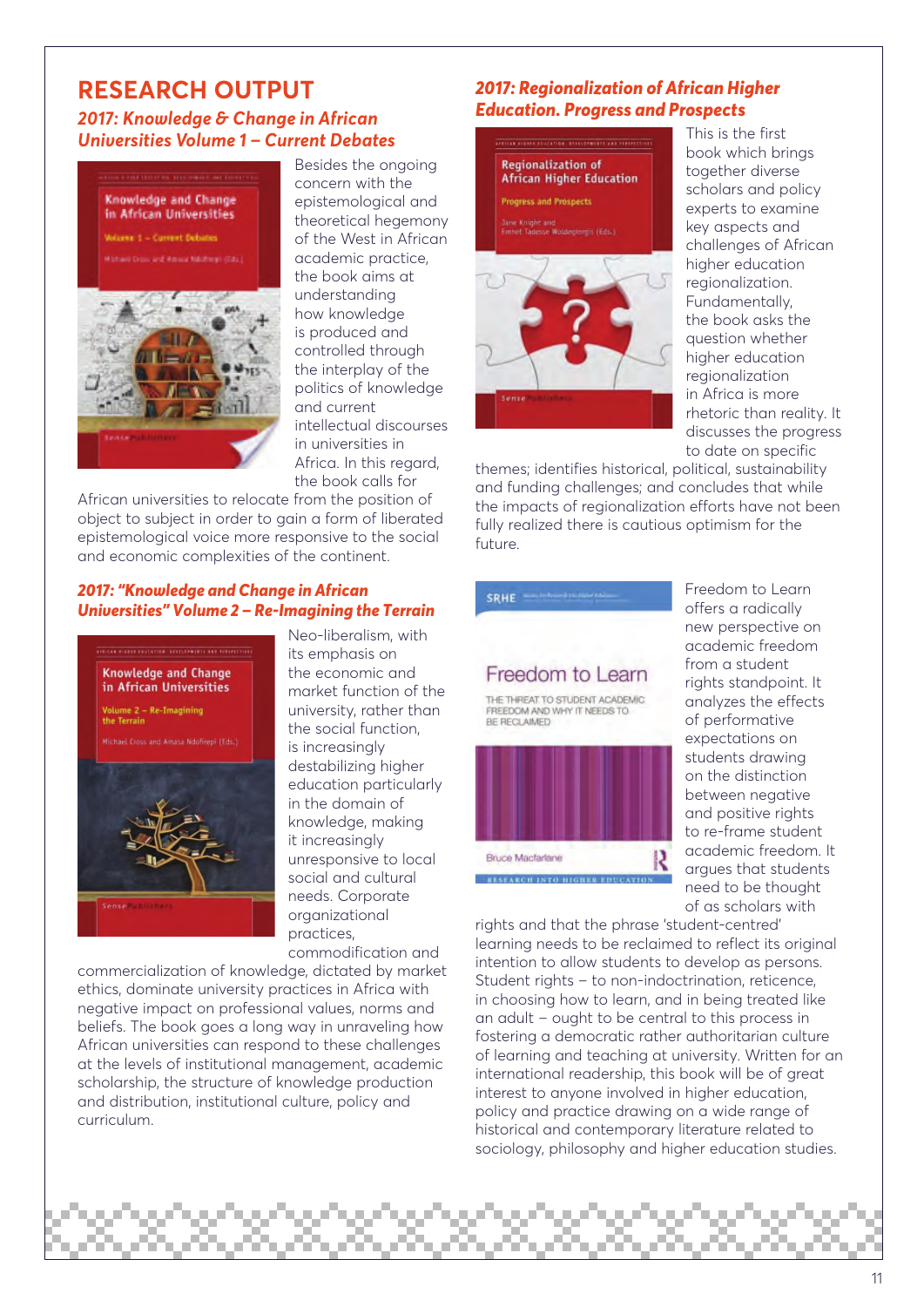Lyn Yates - Peter Woelert<br>Victoria Millar - Kate O'Connor

## Knowledge at the Crossroads

Physics and History in the Changing World of Schools and Universities

There is much discussion about what needs to change in education institutions in the 21st century, but less attention given to how core disciplinary studies should be considered within that context. This book is based on a major 4-year research study of history and physics in the changing environment of schools and universities in Australia. The book draws on interviews with 115 school teachers and university academics to provide new perspectives on two important issues. Firstly, how, for the purposes of today's schools and universities, can we adequately understand knowledge and knowledge building over time? Secondly, what has been productive and what has been counterproductive in recent efforts to steer and manage the changes in Australia?

Springer

### **Key highlights: articles**

Middlehurst R, Cross M, Jeannin L. (2018). Action learning as a job-embedded, collaborative, and reflective professional development approach for university administrators: How does it fit into the Southern African context? *South African Journal of Higher Education*, 32(1). Retrieved from http://www. journals.ac.za/index.php/sajhe

Job-embedded, collaborative, and reflective professional development programmes have generally been praised internationally for promoting knowledge sharing and meeting the learning needs of extremely busy practitioners, such as university academic and administrative staff. However, in the Southern African context where, for a variety of reasons, professional development draws extensively on traditional pedagogies, their usefulness has not been fully tested. Analysing the experiences of 11 participants of the Programme for University Leadership in the Southern African Region (PULSAR) and subsequent developments within their own institutions, this paper shows how Action Learning can be used as a tool for change for university senior administrators. Through this job-embedded, collaborative, and reflective pedagogy, Action Learning provides enabling conditions for university administrators to unlearn, learn and relearn engagement strategies (e.g., questioning and listening skills, participative team-work) to approach workplace problems differently, and in the process, build more effective working relationships.

#### **Oliver Seale and M Cross, Executivism and deanship in selected South African universities. Oxford Education Review, Forthcoming.**

The emergence of 'executive deanship' in South African higher education about a decade ago was in keeping with international trends and local demands for efficiency and performativity. With specific reference to the universities in the Gauteng province, the paper argues that the blanket introduction of executive deanship (referred to as executivism) appears not to have contributed to the envisaged operational efficiency, performance and effectiveness, as initially claimed. Rather than fostering an enabling and empowering environment, it has added new layers of complexity to deanship pointing to a potential crisis in the advancement of the academic project. The position of dean is now more management oriented and allows little or no room for strategic intellectual and academic leadership. This particular aspect has recently been exposed by the student movement of 1914-15 under the banners 'Fees must fall', 'Stop outsourcing' and 'Decolonize universities'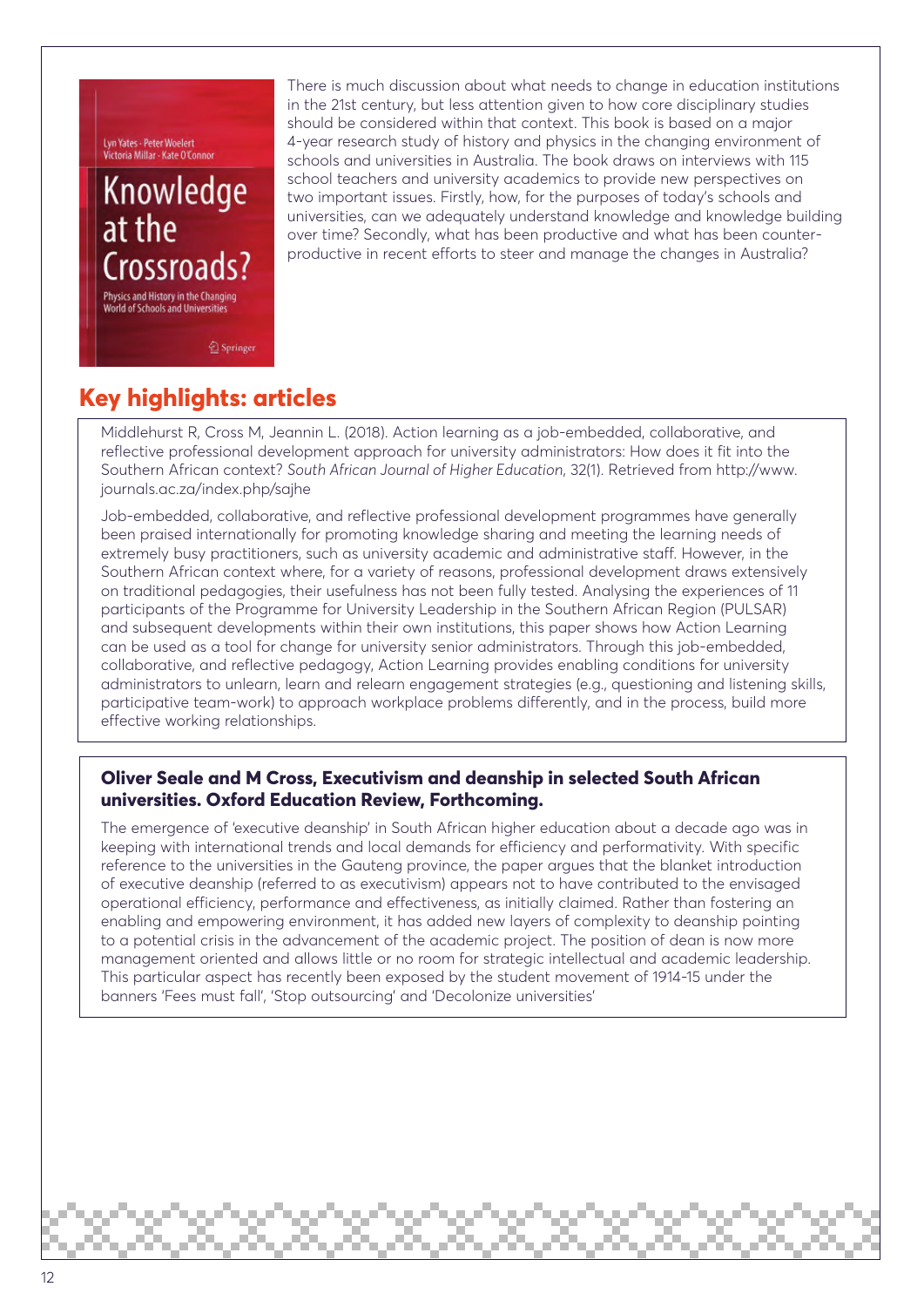#### **Publications in Print Media**

The following articles written by Ahmed Essop, Research Associate, appeared in the print media:

"Report shows jaundiced view of the NSFAS", The Star, 23 March 2017.

"South Africa's student funding scheme should be strengthened", The Conversation, 21 March 2017 - http:// theconversation.com/south-africas-student-fundingscheme-should-be-strengthened-74448

"Forum of all stakeholders needed to solve fees crisis", BusinessDay, 17 October, 2016.

"Op-Ed: "Breaking the #FeesMustFall Impasse", Daily Maverick, 3 October 2016 - http://www.dailymaverick. co.za/article/2016-10-03-op-ed-breaking-thefeesmustfall-impasse/

"Decolonisation debate is a chance to rethink the role of universities", The Conversation, 16 August 2016 - http:// theconversation.com/decolonisation-debate-is-achance-to-rethink-the-role-of-universities-63840

"Catch-22 for varsities: Hike fees or see quality take a dive", Mail & Guardian, July 29 - August 4, 2016.

"Fees must fall – but not at the expense of quality higher education", The Conversation, 27 July 2016 - http:// theconversation.com/fees-must-fall-but-not-at-theexpense-of-quality-higher-education-62520

### **Publications**

#### **Chapters in books**

- 1. Cross M, Ndofirepi A (2017). Beyond closure and fixed Frameworks. In Knowledge and Change in African Universities. Sense Publishers, pp 189-194.
- 2. Cross M, Ndofirepi A (2017). Critical scholarship in South Africa: Considerations on epistemology, Theory and Method. In *Knowledge and Change in African Universities*. Sense Publishers, pp 83-100.
- 3. Knight J (2017). The Concept and Processes of Higher Education Regionalization. *In Regionalization of African Higher Education*, Sense Publishers, pp 11-28.
- 4. Knight J, Woldegiorgis ET (2017). Academic mobility in Africa: Students, Scholars, Programmes and Providers. *In Regionalization of African Higher Education*, Sense Publishers, pp 113-133.
- 5. Pillay P, Woldegiorgis ET, Knight J (2017). Higher Education Finance: Implications for Regionalization. *In Regionalization of African Higher Education*, Sense Publishers, pp 175-187.
- 6. Ndofirepi A, Cross M (2017). University Knowledge for Societal Change in Africa: Unpacking Critical Debates. In *Knowledge and Change in African Universities*. Sense Publishers, pp 1-13.
- 7. Ndofirepi A, Cross M (2017). Knowledge as a Public Good: A Critical Gaze at the African University. In *Knowledge and Change in African Universities*, Sense Publishers, pp 41-57.
- 8. Nyamapfene K, Ndofirepi A (2017). Knowledge, Globalisation and the African University: The Change Agenda. In *Knowledge and Change in African Universities*, Sense Publishers, pp 81-100.
- 9. Ndofirepi A, Mngomezulu B, Cross M (2017). Internationlization, Regionalization and Africanization: A Critical Gaze. In *Regionalization of African Higher Education*, Sense Publishers, pp 47-65.
- 10. Sudrez-Krabbe J (2017). The Conditions that make a difference: Decolonial, Historical Realism and the Decolonisation of Knowledge and Education. In *Knowledge and Change in African Universities*, Sense Publishers, pp 59-80.
- 11. Woldegiorgis ET, Knight J (2017). Achieving African Higher Education Regionalization: Realities, Challenges and Prospects. In *Regionalization of African Higher Education*, Sense Publishers, pp 209-220.

#### **Books**

- 1. Cross M, Ndofirepi A. (Eds) (2017). *Knowledge and Change in African Universities, Volume 1*, Current Debates. Sense Publishers, Rotterdam/Boston/Taipei.
- 2. Cross M, Ndofirepi A (Eds) (2017). *Knowledge and Change in African Universities*, Volume 2, Re-Imagining the Terrain. Sense Publishers, Rotterdam/Boston// Taipei.
- 3. Knight J, Woldegiorgis ET (Eds) (2017). *Regionalization of African Higher Education*, Progress and Prospects. Sense Publishers, Rotterdam/Boston/Taipei.
- 4. Macfarlane B. (2017) *Freedom to Learn: the threat to student academic freedom and how it can be reclaimed*, Routledge/Society for Research into Higher Education, New York/Abingdon.
- 5. Jungblut J, Woelert P (2017). The rise and fall of intermediary agencies: *Reconfiguring higher education policy in Norway and Australia*. In Maassen, P., Yates L, Nerland Monika, Reconfiguring knowledge and knowledge policies for the purpose of Higher Education. Dordrecht: Springer.
- 6. Yates L, Woelert P, Millar V and O'Connor, K (2017). *Knowledge at the Crossroads: History and physics in the changing world of schools and universities*. Singapore: Springer.
- 7. Cross M (2017). Steering Epistemic Change in South African Higher Education, CODESRIA (Forthcoming).

#### **Journal Articles**

#### **2018**

- 1. Jeannin L, Sing N. (2018). Co-teaching within diversity: A disruptive productive source of professional development". South African Journal of Higher Education, 32(2). Retrieved from http://www. journals.ac.za/index.php/sajhe
- 2. Oliver Seal, M Cross. (2018). Executivism and deanship in selected South African universities. Oxford Education Review, Forthcoming.